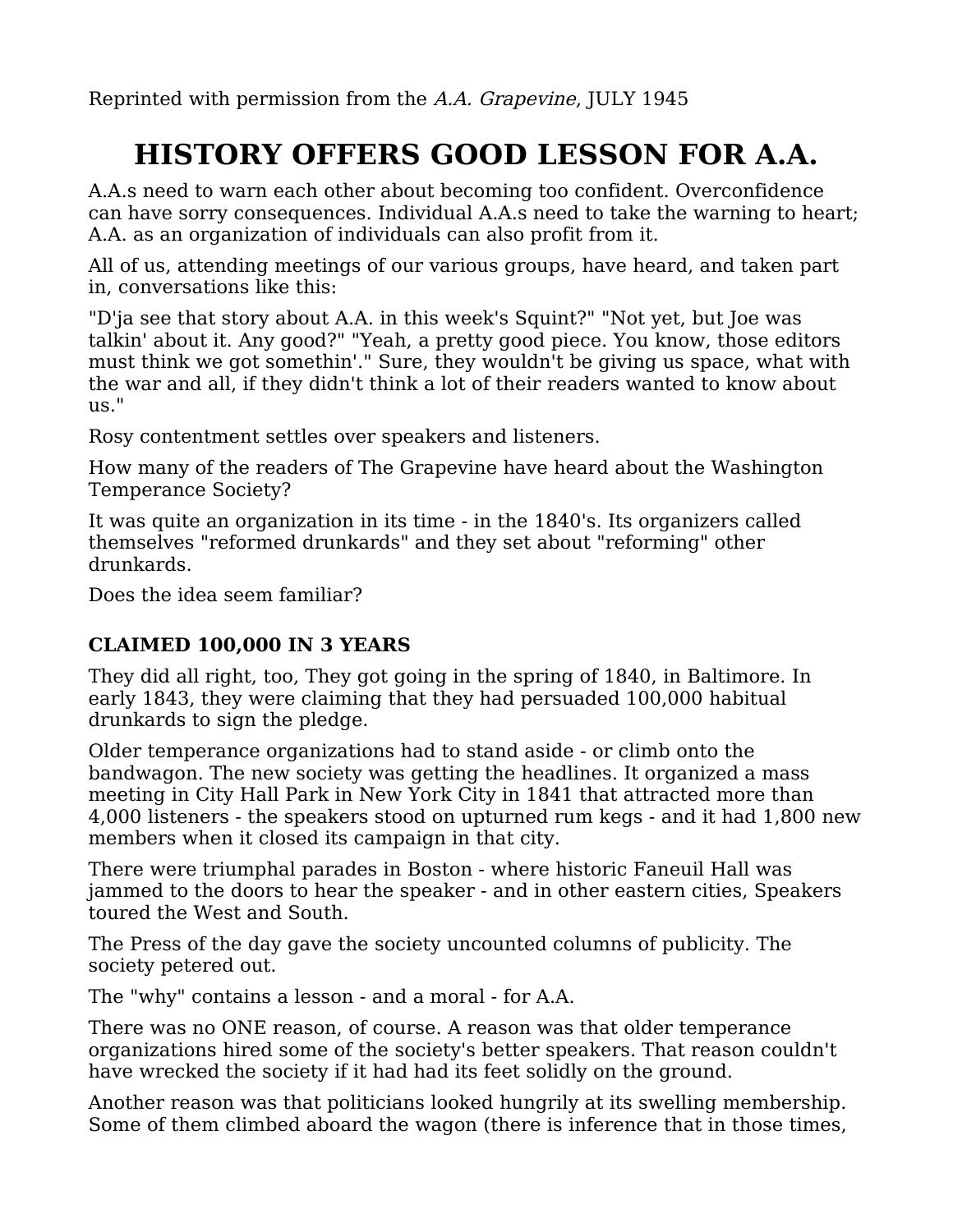at least, some politicians could qualify for membership) and they helped to wreck local groups through their efforts to line up votes.

The Abolition movement was gaining strength and there was division within groups as men took their stand on the issue of slavery.

The Washingtonians were confident. They rebuffed overtures of older temperance organizations, they scorned old methods. Local groups went their separate ways, made their own mistakes, learned their own lessons. Some, with larger membership, dipped into their treasuries to finance their own publications. There was no overall direction of educational policy. Editors of local society publications got into squabbles with editors of other temperance papers.

#### **FACTORS WITHIN**

There was division, in those times, among the older organizations. Some of them plumped for total abstinence as a rule of conduct; others hedged and wanted to direct their efforts against use of spirituous liquors, accepting use of wines and beers as normal conduct. Some of the more hardy souls already were clamouring for legislation that would outlaw the traffic in beverage alcohol. All of these factions pulled and hauled on the society's members.

Older temperance organizations were finding it increasingly difficult to interest the public in their aims. The Washingtonians with their unique methods - their missionary work among drunkards, their open-air parades and mass meetings, their "experience" programs that afforded a thrill-seeking public the opportunity of enjoying vicariously the degenerate experiences of sodden sinners - were stealing the show. The older organizations borrowed Washingtonian speakers and methods to draw larger audiences to their meetings.

Because the Washingtonian movement, in its beginnings, was concerned only with the reclaiming of drunkards and held that it was none of its affair if others used alcohol who seemed to be little harmed by it, the makers and sellers of alcoholic beverages looked upon the new movement with a tolerant, even approving eye. The habitual drunk was no more welcome in the nineteenth century grog-shop than he is in the present day cocktail lounge.

#### **ONE FATAL OMISSION**

But in its zeal to increase its membership as rapidly as possible, the society pledged many persons to total abstinence who were intemperate drinkers, probably, but who were not alcoholic in the present-day definition of the term.

The Washingtonian movement might have survived, however, might have triumphed over its mistakes, and its enemies (and well wishers), except for one fatal omission.

Its organizers believed they could got along without a Higher Power.

It wasn't a particularly religious time. And inebriates, then as now, had generally lost touch with Him. Many of them, in fact, were outspoken in their denunciations of all of His works, especially as demonstrated in the activities and attitudes of so-called Christian folk. The meetings of the society's groups were